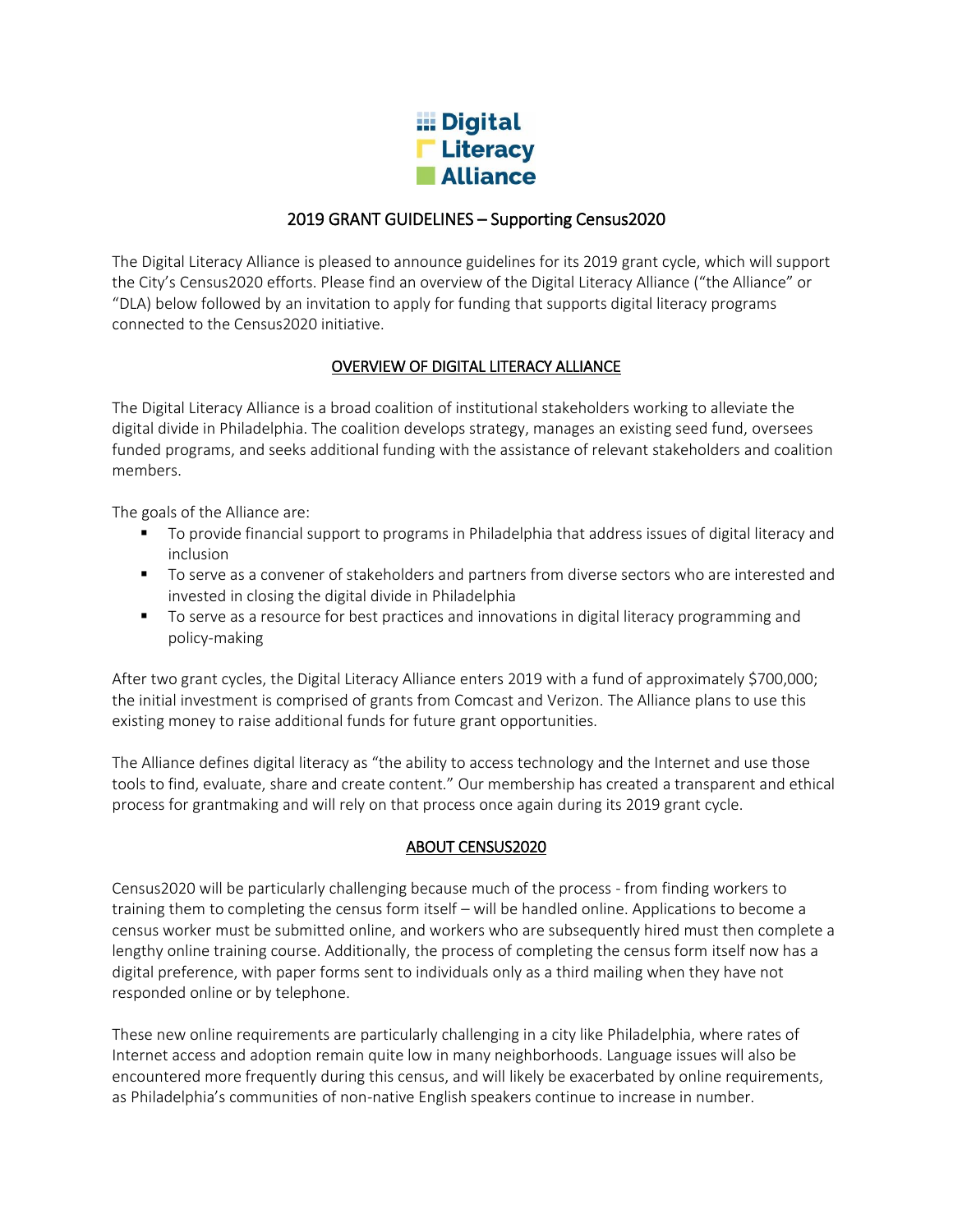These challenges make digital literacy a critical component of the upcoming Census2020 process, and the Alliance will focus its 2019 grant cycle on creative ways that technology might improve census participation.

## OVERVIEW OF DLA GRANT PROCESS

During its 2017 and 2018 grant cycles, the Alliance used a two-stage application process and will use the same process for its 2019 opportunity: Letter of Intent followed by an invitation for full proposal. Applicants will have approximately one month from the public grant announcement to submit a Letter of Intent, and these submissions are then evaluated by a review committee including both DLA members and non-members (See timeline below for dates). The review committee will then meet and reflect on what they have read with the goal of creating a shortlist of about fifteen organizations from whom full proposals will be invited. Shortlisted organizations will then have another month to develop and submit their full proposal, and these proposals are reviewed with an *evaluation matrix that will include the following criteria: program merit, connection between digital literacy with Census2020, community impact, budget feasibility, organizational capacity, and innovation.* Based on these evaluation criteria and further discussion, the review committee will make its final grant recommendations to the full Alliance.

## OVERVIEW OF GRANT OPPORTUNITY

For its 2019 grant cycle dedicated to supporting Census2020 via innovation in digital literacy, the DLA will consider proposals that meet the following guidelines:

- Proposals should connect digital literacy with efforts to support Census2020, and only those proposals that demonstrate a clear connection will be considered.
- Grant requests from individual organizations should be between \$10,000 and \$25,000. Requesting organizations should carefully consider program needs and request an appropriate amount to implement the grant program.
- The DLA encourages organizational partnerships and will consider a maximum grant amount of up to \$40,000 when multiple organizations can demonstrate how their collaboration will maximize program impact.
- The DLA anticipates awarding up to \$200,000 in total for this grant cycle.
- The Alliance seeks creative ideas for connecting digital literacy with Census2020 efforts. Areas of potential funding for this grant opportunity could include, but are not limited to, the following:
	- a) Identifying potential census workers in hard-to-reach communities and facilitating their online job application
	- b) Enabling the online training required of census workers
	- c) Developing methods for community outreach as census workers canvass Philadelphia's neighborhoods
	- d) Alleviating community concerns about Census2020 related to data and privacy
	- e) Easing language challenges when finding workers, training them, and/or working with residents to complete the online census form
	- f) Engaging in publicity and outreach to communities to encourage census participation
	- g) Building organizational capacity directed toward increasing census participation in communities with low online access and/or language challenges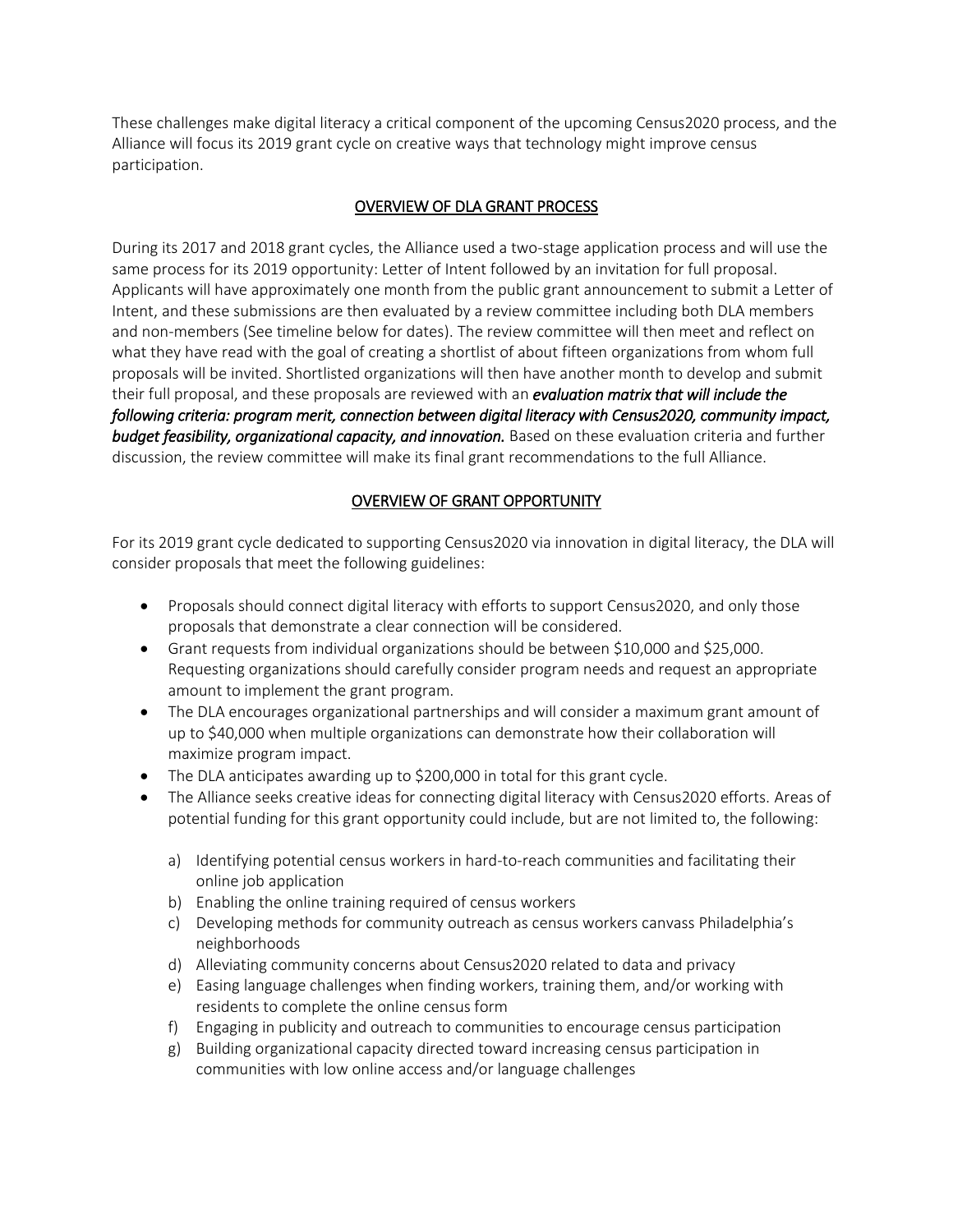### GRANT ELIGIBILITY

To be eligible for a grant from the Digital Literacy Alliance, applying organizations and proposals must meet the following criteria:

- Organizations and/or individuals applying for grants must be based in Philadelphia.
- The application must be for a single year grant.
- **■** If awarded funding, the organization must agree to complete an end-of-year report and possibly a presentation to Alliance members on their project.
- **•** Applicants who are submitting a proposal for an entity without  $501(C)(3)$  status or other fiscal sponsor will potentially be asked to show additional financial capacity to responsibly manage the grant if awarded.

# APPLICATION PROCESS AND TIMELINE

| 12:00pm (Noon) $-$ | Letters of Intent are due                                                                |
|--------------------|------------------------------------------------------------------------------------------|
| Monday, June 17,   |                                                                                          |
| 2019               |                                                                                          |
| June-July 2019     | If necessary, Alliance members will contact select applicant organizations to gather     |
|                    | additional information needed to support the request and clarify any questions about the |
|                    | LOI.                                                                                     |
| Wednesday,         | Applicants will be notified regarding whether they are invited to submit a full grant    |
| July 17, 2019      | proposal.                                                                                |
| 12:00pm (Noon) $-$ | Full grant proposals are due.                                                            |
| Wednesday,         |                                                                                          |
| August 14, 2019    |                                                                                          |
| Friday,            | Organizations are notified of funding decisions.                                         |
| August 30, 2019    |                                                                                          |

#### LETTER OF INTENT FORMAT

All questions concerning the Letter of Intent should be emailed to both Eliza Pollack and Andrew Buss, [eliza.pollack@phila.gov](mailto:eliza.pollack@phila.gov) and [andrew.buss@phila.gov.](mailto:andrew.buss@phila.gov)

#### Submission Requirements:

LOIs MUST be submitted as PDF attachments and must be emailed to BOTH [eliza.pollack@phila.gov](mailto:eliza.pollack@phila.gov) and [andrew.buss@phila.gov](mailto:andrew.buss@phila.gov) no later than 12:00pm (Noon) on Monday, June 17, 2019. *No extensions will be granted.*

#### LOI Requirements:

- $\blacksquare$  1 3 pages
- 12 pt. standard font
- 1 inch margins
- 1. Project Name and amount of funding requested.
- 2. Project Description, including need & impact statement (300 400 words max).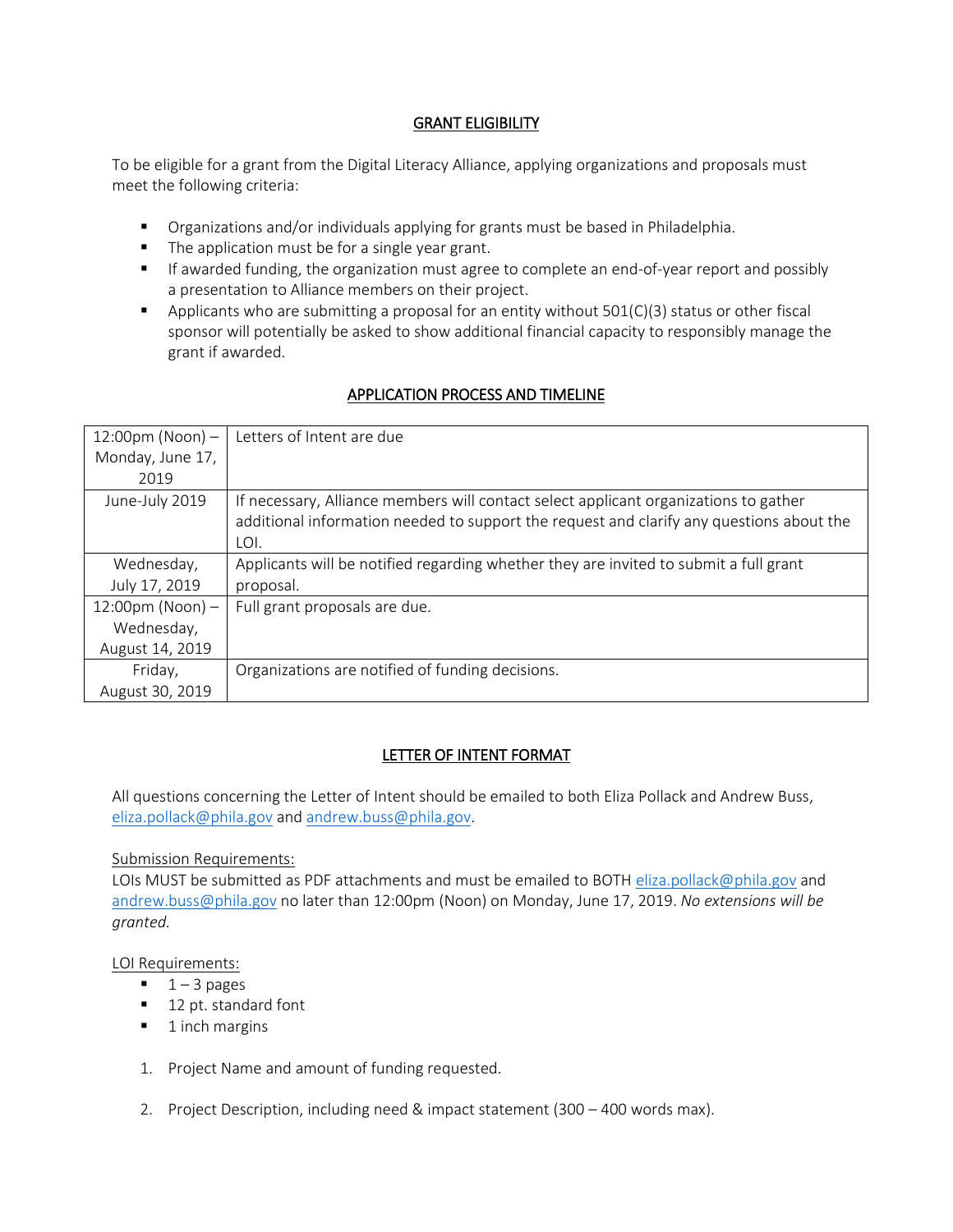- 3. How does your proposed project creatively connect digital literacy with Census2020 (300 words max)?
- 4. In what Philadelphia neighborhood(s) does the work you are proposing primarily take place? This may or may not be the neighborhood where your organization is physically located (100 words max).
- 5. Who is/are the primary service populations for your project (100 words max)?
- 6. Brief Budget Narrative: Please describe the annual income of your organization, where your funding typically comes from, and how you would spend the money being requested (200 words max).
- 7. Organizational Capacity: Please explain how you and/or your organization have the capacity, expertise and experience necessary to successfully implement this project. (200 words max).
- *8.* What else would you like us to know about your idea that helps us understand why it's important and innovative (150 words max)?

## PLEASE NOTE, LETTERS OF INTENT WILL BE EVALUATED BY THE DIGITAL LITERACY ALLIANCE AND A SELECT GROUP OF APPLICANTS WILL BE INVITED TO SUBMIT FULL PROPOSALS.

### PROPOSAL FORMAT

--------------------------------------------------------------------------------------------------------------------------------------

*All organizations who are invited to submit a full proposal will receive specific instructions regarding the process and requirements in July of 2019. These requirements are subject to change before the notification date, but proposals will include the following elements:*

- 1. Executive Summary (no more than 1 page)
	- Explain what you hope to accomplish and how, why you/your organization is the right entity to execute this project and what impact you hope to have on Philadelphia and/or its citizens
- 2. Program Narrative
	- Name the team that will implement the project and briefly list their respective roles and qualifications
	- Describe the project and the current concern it is working to resolve
	- State what will change as a result of your project
	- Explain if a grant from the Alliance would help you leverage additional funding
- 3. Timeline
	- Describe the start and end date of the project and any major milestones
- 4. Organizational Infrastructure, Partnerships & Budget
	- Complete the attached budget template
	- Describe what, if any, other sources of funding you have applied for and the status of that funding
	- Explain how you/your organization manages finances, including but not limited to employee roles, financial management software and accountability standards